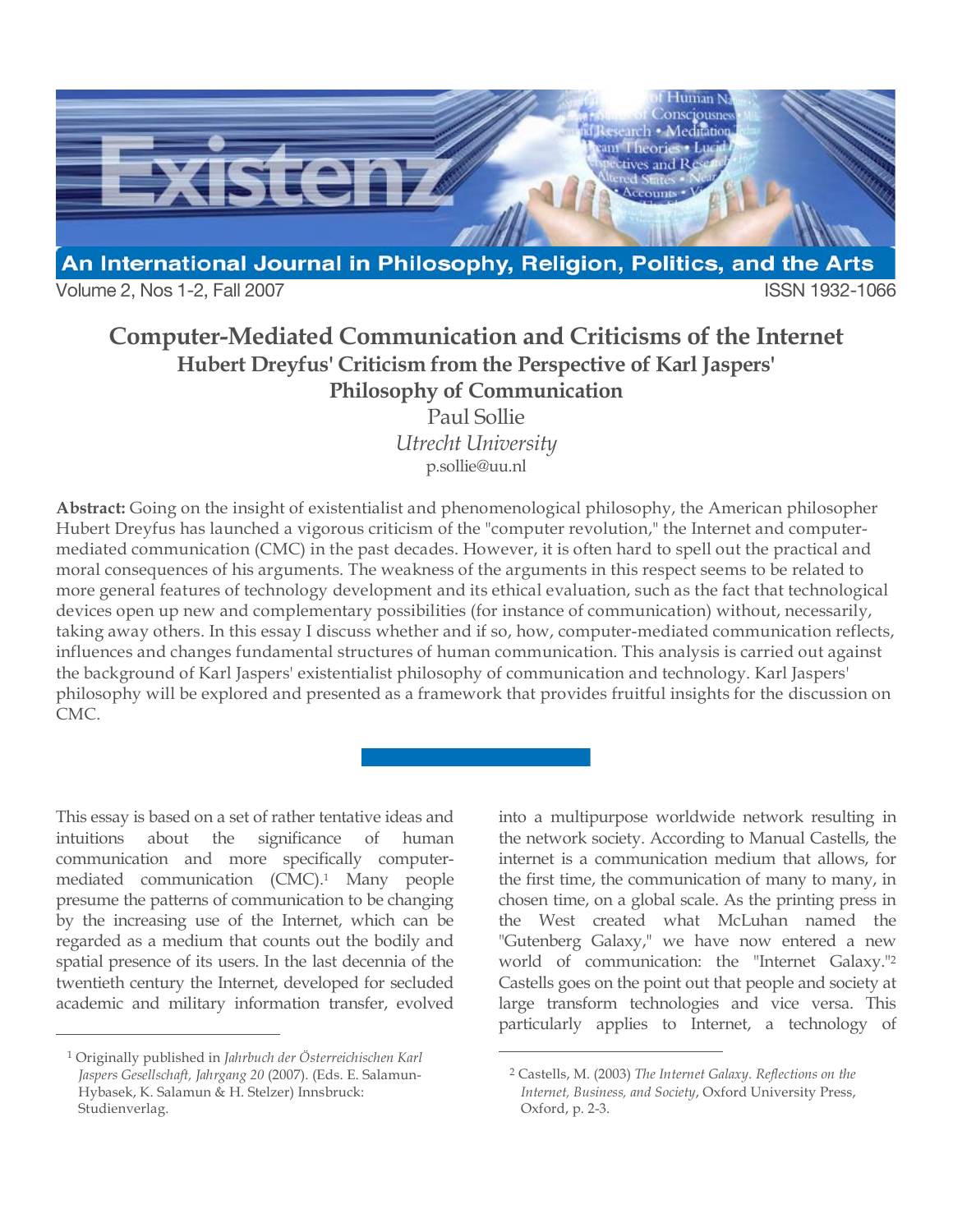communication, because its underlying technology is logically malleable. As James Moor, who first coined this notion, understands it, technological devices such as computers are logically malleable in that they can be shaped to do any activity that can be characterized in terms of logical operations.3 The malleability of technologies allows them to be used in new and unforeseen ways, ways for which we frequently lack appropriate policies as to the control of applications and their effects. Computers, according to Moor, are generic technologies that have now intruded every sphere of  $l$ ife<sup>4</sup>

Conscious communication (human language) is what makes the biological specificity of the human species. Since Internet transforms the way in which we communicate, our lives are deeply affected by this new communication technology. On the other hand, by doing many things with the Internet, we transform the Internet itself.5

As a consequence, Internet as an increasingly popular mode of communication is a powerful and influencing technology that deeply interacts with humans and the way they communicate. Therefore it stands in need of critical reflection.

It is a challenge for philosophy and ethics to try to articulate concerns relating to CMC and the Internet, such as "unnatural," "loss of meaning," "abstract and reductionistic view of life," and "fragmentation." These concerns are often looked upon with suspicion by philosophers and scientists, and not without reason, because they are hard to spell out in analytically clear ways, let alone in ways that can be translated to public reasons, to be endorsed by the political and social community as a whole. A general methodological assumption is that for this purpose we have to turn to philosophical approaches such as existentialism and phenomenology, which concentrate on the question of meaning and on the role of essential structures of human subjectivity such as spatiality, time, language, history, intersubjectivity, vulnerability, sociability, and

 $\overline{a}$ 

embodiment. Going on the insight of existentialist philosophy, Hubert Dreyfus has launched a vigorous criticism of the Internet and CMC in the past decades. I will discuss Karl Jaspers' philosophy of communication as a framework, which I will relate to CMC and I will argue that it sets a right frame for providing new insights in the discussion and appraisal of CMC.

### **Dreyfus' critique on Internet and Computer-Mediated Communication**

The quintessence of the criticism that Hubert Dreyfus has launched against the Internet in his book on the Internet is that real life, face-to-face communication is essential to the full meaning of relating to others in processes such as learning.6 In that regard face-to-face communication is superior to CMC, because in the latter certain aspects of real life communication are corrupted.7 In describing the differences, Dreyfus employs a series of concepts, which include contextual, holistic, risk-involving, lively, vital, creative, autonomous, and emotional presence. However some central claims might be discerned.8

According to Dreyfus, CMC is a deficient or lesser mode of communication. Moreover, Internet replaces or expulses face-to-face communication. The danger of this trend is that existing and valuable patterns of communication are harmed. CMC is asymmetric in the sense that subjects control to a large extent different facets of communication such as the information they give and the identity they take. CMC can unilaterally be started out or ended, as exemplified in messenger services such as MSN. In CMC the commitment to others is less substantial and strong as in face-to-face conversations where the fact that I face others seems to create some sort of commitment that is not (or substantially less) free of obligations. Finally Dreyfus

<sup>3</sup> Moor, J. H. (1985) "What is Computer Ethics?," *Metaphilosophy*, 16, 4, 266-75.

<sup>4</sup> Moor, J. H.(2004) "Reason, Relativity, and Responsibility in Computer Ethics," in: *Computer Ethics and Professional Responsibility* (eds. T.W. Bynum & S. Rogerson), Blackwell Publishing, Oxford.

<sup>5</sup> Castells (2003), op. cit., p. 3-4.

<sup>6</sup> Dreyfus, H. L. (2002) *Internet* (Translated by R. van de Plassche), London, Routlegde, p. 15. Dreyfus takes education as his favorite example, because "for two decades computers have been touted as a new technology that will revitalize education."

<sup>&</sup>lt;sup>7</sup> It is obviously not the case that all communication (e.g. ordering a beer in a pub) realizes these features to full extent, but the point, Dreyfus makes, is that Internet communication is structurally limited in this regard and that it is a lesser mode of the normal, let alone the best instances of real life communication and interaction.

<sup>8</sup> These concepts I shall not address here.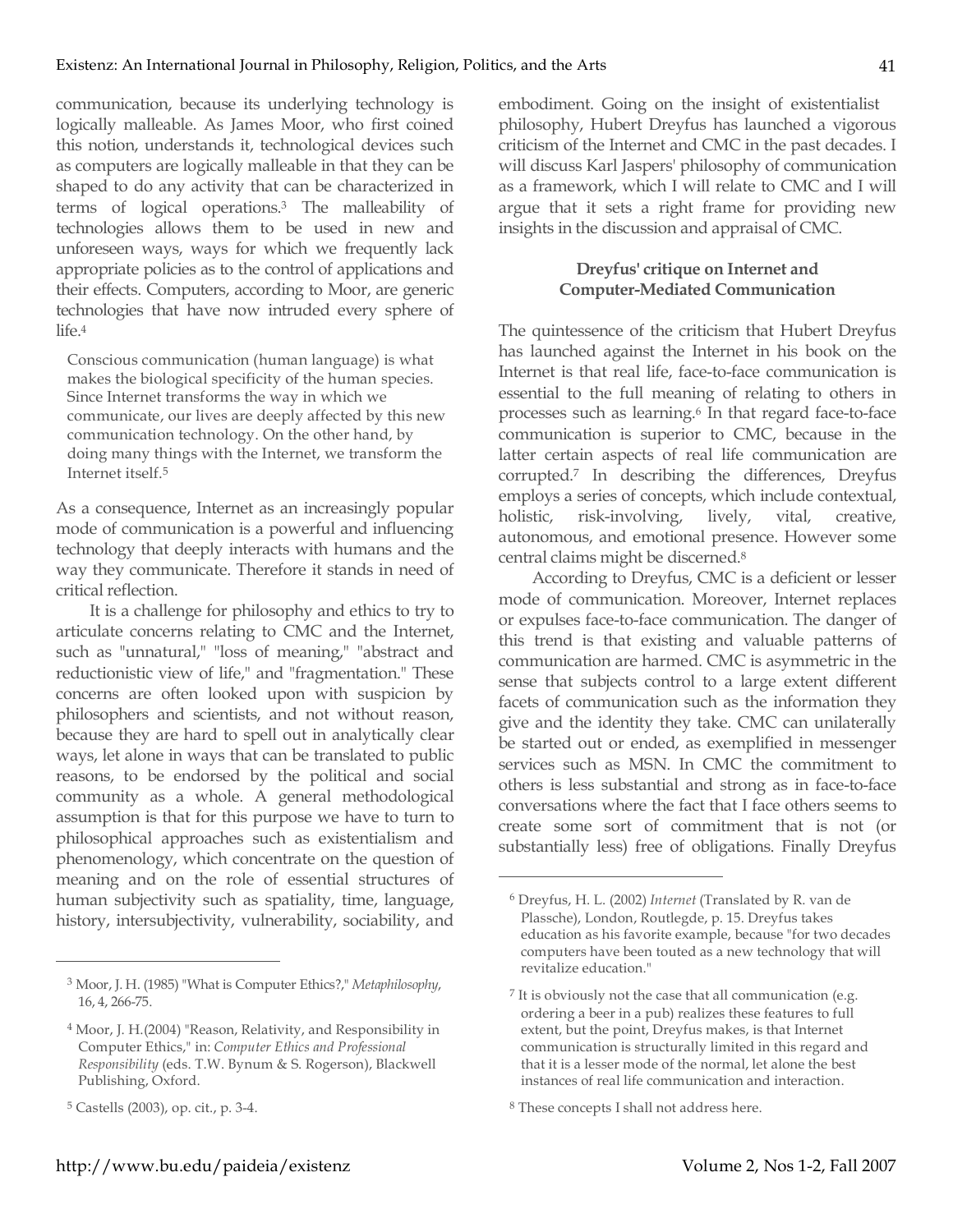argues that CMC deprives subjects of the possibilities and capacities of (self)interpretation due to the absence of embodiment and avoidance of risk and critical and unconditional commitment.9 In short, according to Dreyfus CMC is shallow and non-committal.

For Dreyfus these features are directly related to our concrete embodied interaction with situations and other subjects, with the taking in by means of perception, language, situational aspects and clues of the complete array of relevant features that fore- and backgrounds the meaning and moral aspects of human communication and interaction.10 Against this way of communicating and interacting, the possibilities Internet offers are not only second-hand. The attraction these new possibilities apparently have is precisely based on the absence of the valuable, although not easy-to-get, elements of real interaction, such as taking risks, failing, commitment, and accepting responsibilities. In the view of Dreyfus, the growing tendency11 to communicate through the Internet is associated with a loss of essential human capacities. Disembodied engagement with the Internet will lead to a loss of capacities of subjects for experiencing and actively relating to the world, such as the capacity to discriminate what is relevant from what is irrelevant, the capacity to engage with our concrete, physical environment which creates a sense for the reality of things. Against these capacities, being on the Internet is tempting because "telepresence" enables the avoidance of authentic commitment, acceptance of risks that are essential to lead a meaningful life. Meaning is the result of a dialectical process of

 $\overline{a}$ 

interaction with concrete, not virtual forms of reality, such as nature, friends, the body, and society.

Before reflecting upon and dismissing many of the criticisms of Dreyfus on CMC, I present a framework of communication as developed by Karl Jaspers. For Jaspers, communication stands at the heart of his philosophy and is central to human beings, because by nature they have an absolute will to communication. Jaspers developed a fully fledged philosophy of communication that will be explored as a framework for contemporary debates on CMC.

#### **Jaspers' Philosophy of Communication**

In order to fully comprehend Jaspers' account of communication it is necessary to briefly introduce some of the main features of his philosophy, because these are intricately related. 1932 Jaspers published his 3 volume piece *Philosophie* in which he elaborately unfolds his philosophy. The arrangement in three volumes reflects his ideas on the constellation of reality in that the first volume explores the realm of science (the philosophical world-orientation) and the last two depict the realm of philosophy (Existenz and Transcendence). According to Jaspers there is a division between scientific and philosophical realities. The philosophical world-orientation is, contrary to what the title might indicate, concerned with sciences and its limits. Jaspers denies that there will be no terra incognita in the future, because the realms of Existenz and transcendence can never be subject of scientific research as they are the subject matter of philosophy. The origin of philosophy not only relates to wondering, doubt, and limit situations such as death, guilt or fate, but most profoundly to a will to existential communication.12 The focus of this paper will be on Existenz and communication, because these are deeply interconnected as Jaspers states that "I am only in communication with another."13 This should be understood in an existential manner. For Jaspers, I cannot be(come) self without the other being around.

Philosophy is not as science in that it seeks a universal valid truth that can be captured in unequivocal

<sup>9</sup> Dreyfus, H. L. (1999) "Anonymity versus Commitment: The Dangers of Education on the Internet," *Ethics and Information Technology*, **1**, p. 19. See also Dreyfus (2002), p. 96-8.

<sup>10</sup> Dreyfus (2002), op cit, p. 79.

<sup>&</sup>lt;sup>11</sup> Several studies have pointed out that more and more youth relies on the Internet for communication. A recent survey on the Internet in Britain by Dutton et. al. (2005) reveals that over 80% of the Dutch youth in the age from 10 to 17 years actively communicates on the Internet. They argue that online communications, especially instant messaging, is not detrimental to the development of children. Youth who maintain social relationships through online communication experience and value their friendships as closer, because instant messengers as MSN provides them with tools to uphold multiple social relations online. See, Dutton, W. H., di Gennaro, C., Millwood Hargrave, A. (2005), *The Internet in Britain. The Oxford Internet Survey (OxIS),* May 2005, Oxford Internet Institute, Oxford,

http://www.oii.ox.ac.uk/research/oxis/oxis2005\_report.p df accessed 11.2.2004.

<sup>12</sup> Jaspers, K. (1954), *Way to Wisdom. An Introduction to Philosophy* (Translated by R. Manheim), Yale University Press, New Haven, p 26-7.

<sup>13</sup> Jaspers, K. (1970) *Philosophy*, *Volume 2* (Translated by E.B. Ashton), The University of Chicago Press, Chicago, p. 47 [my emphasis, henceforth referenced as *P2*].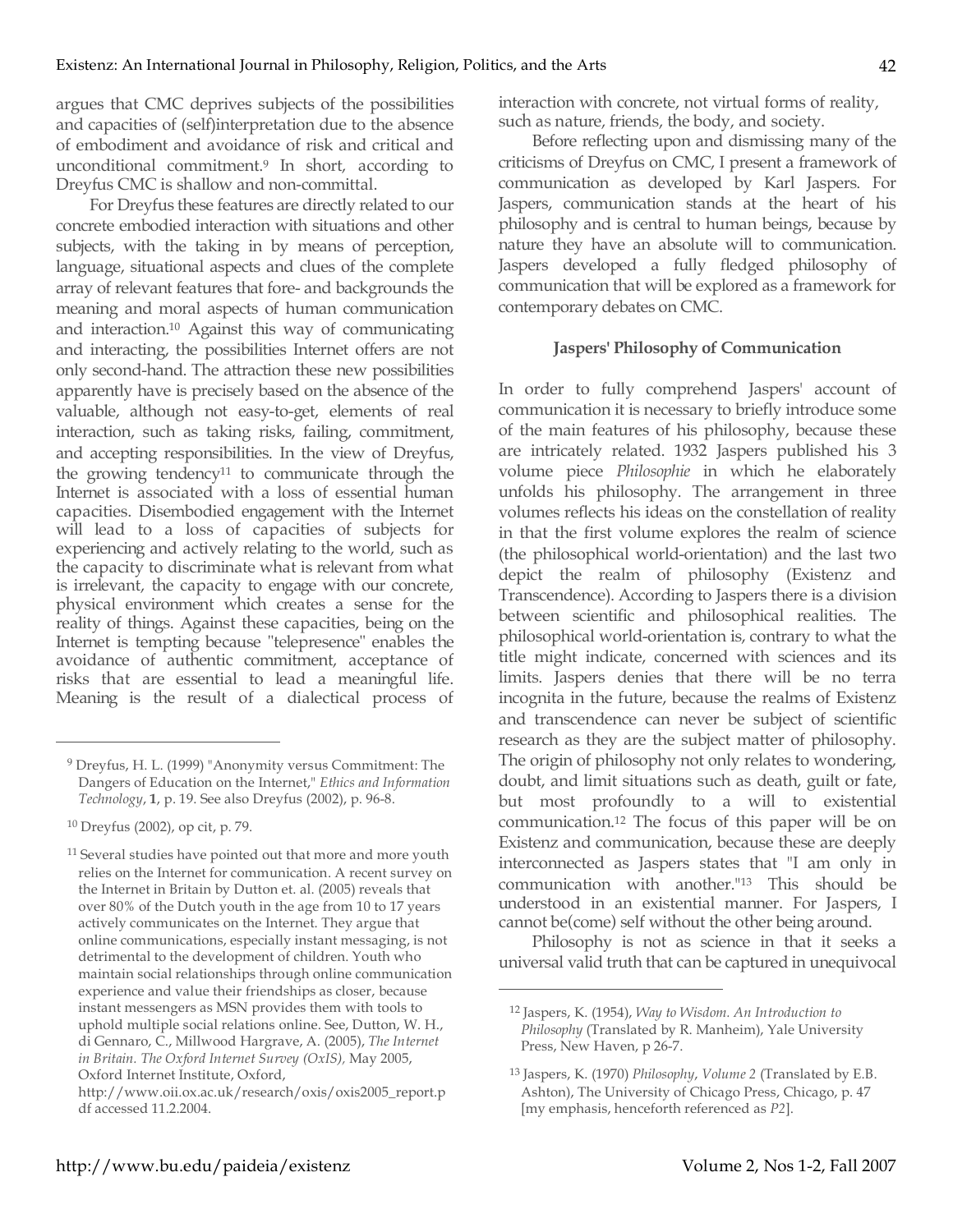propositions; there is no single truth for philosophy to arrive at. Since Existenz and true communication are not empirical at hand and, therefore, do not belong to the scientific enterprise, Jaspers argues, there is no science of existence. All that can be said about Existenz is elucidation and therefore the task of philosophy is *Existenzerhellung* (elucidation of Existenz) (*P2*, p. 48). By discussing communication, love, freedom, the unconditional, Jaspers tries to achieve recognition of what is present as a possibility in every human being and to focus on what asks to be realized in life. Existenz is thus not what objectively is, but what relates to the possibilities, the realization of which depends on me and me alone. Whereas rational perception is a necessary condition in arriving at scientific knowledge that is open to all, philosophical thoughts are achieved in historic and situated realities and in the possibility of the Existenz of the other. The philosophical truth is an unconditional truth, in which possible Existenz14 realizes itself in history through communication. As Jaspers states in *Von der Wahrheit*, the search for truth pushes toward communication with others. <sup>15</sup> The community of all people is not grounded in by one truth, but only possible through the common medium of communication. It is the task of philosophy to bring to conscious this medium and make it available, by recognizing, on the one hand, the conditions of the realization of the unconditional will to communicate, and on the other, the different forms that damage communication.

The central idea of Jaspers' existential philosophy is that Existenz is communication. I distinguish two sorts of communication in Jaspers' philosophy; objective and existential.16 First, objective communication consists of

 $\overline{a}$ 

communication in Dasein, in consciousness-as-such, and in spirit.

Community through communication is found, to be sure, already among the merely living existences; it is in consciousness as such, and it is in spirit. However, on the level of mere vitality, it can remain instinctive sympathies or interests limited to certain purposes. In consciousness as such, it can remain an unconcerned agreement upon what is correct or valid; in spirit, a deceptive consciousness of totality which however suddenly breaks off fellowship.17

Communication in *Dasein* is communication in primitive community that has binding force due to distress caused by threats of nature and other communities. People only engage in communication for solipsistic reasons and not for the sake of truth, and therefore the communicative bond is broken down as soon as its goals have been achieved. Communication as consciousness-as-such is grounded in rationality and an impersonal and pragmatic goal-orientation. Human beings as consciousness-as-such discuss specific topics that are general of nature and belong to the realm of science. Contrary to communication in *Dasein* and consciousness-as-such, communication in spirit is substantial of nature. It is the community in the idea of totality, such as "this state," "this society," "this family" that first establishes substantial communication. People are full with something that is not an object in the world of which he as consciousness-of-such can have knowledge (*RaE*, pp. 79-85; *P2*, p. 49).

On the other hand, when surpassing objective communication the opportunity for possible communication opens up; namely, existential communication, which denotes more than a mere exchanging of words. People must also be able to remain silent; for Jaspers, communication and loneliness belong together. Existential communication, just as love, cannot be forced upon and demands two active actors. Communication is the life with others as it is takes place in manifold forms in Dasein. People always find themselves in situations. These situations, which I cannot escape from, determine what is required of me. In every situation it is possible to seek authentic existence and for this reason we should not be fatalists. However, not every form of community, which is indispensable for

<sup>&</sup>lt;sup>14</sup> According to Jaspers we are not only Dasein, consciousness-as-such, spirit, and possible Existenz which are the modi of being conscious of our being. In Jaspers philosophy possible Existenz denotes the fact that as humans we are not fully aware of our being, unless we also realize our Existenz.

<sup>&</sup>lt;sup>15</sup> For Jaspers this is not an objective statement, but rather the expression of a deep existential experience. Communication is introduced by Jaspers as a break-through of his individual solitude that he experienced fromhis youth onwards due to chronicle illnesses he suffered which forced him to remain largely outside the social sphere. Jaspers, K. (1947) *Von der Wahrheit*, p. 374.

<sup>16</sup> For a more detailed description of objective and existential communication I refer to Saner, H. (1988), "Zur Dialektik von Einsamkeit und Kommunikation bei Karl Jaspers," *Jahrbuch der Österreichischen Karl-Jaspers-Gesellschaft. Jahrbuch 1* (eds. E. Hybašek & K. Salamun) VWGÖ, Wien, p. 31ff.

<sup>17</sup> Jaspers, K. (1957) *Reason and Existenz*. (Translated by W. Earle) The Noonday Press, Inc., New York, p. 85. [Henceforth referenced as *RaE*.]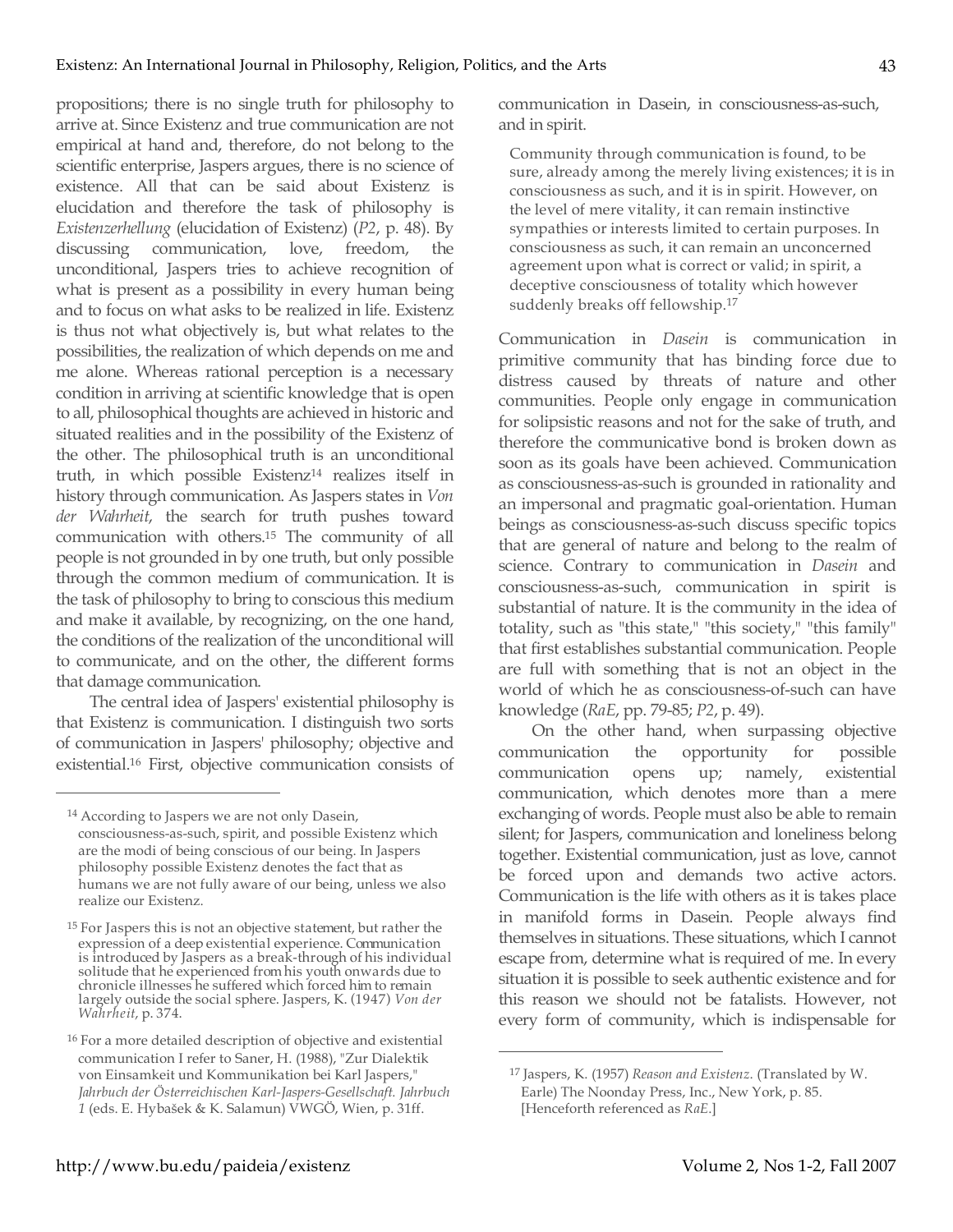Dasein and possible Existenz, is what I want as possible Existenz. The naïve, uncritical Dasein of people in society has its consciousness coinciding with the general consciousness of surrounding people, while not searching for its own being (*P2*, p 48). In its naïve consciousness it does what others do, thinks what other think, beliefs what other belief, but its self-consciousness is concealed under a veil. Fritz Kaufmann correctly points out that

for Jaspers, the truest, most intimate communication has this paradoxical feature about it: that is respects, emphasises, and intensifies the differences between one existence and the other, instead of dwarfing, slurring and hiding them, as in the rule of anonymity of average life. 18

As a consequence I am not able to communicate with others, because I am not yet conscious of myself. If I want true communication, then I do not want to return to ignorance. Rather, Karl Jaspers argues that it requires a jump of an self-conscious individual in order to position itself against others and the world, and, as a consequence, to acquire an original independence. Different modes of communication bring people closer to each other. These different forms of communication, Jaspers argues, display the boundaries of existential communication, which is not yet achieved in these different modes (*P2*, pp. 48-51). For example, via a "naïve substantial community," which is however deficient in that I encounter the other as a replaceable substance in communication. The community is impersonal and the other in communication might as well be any other person. Another form of communication is to use the other as means to one's ends.

Although I might experience a specific satisfaction in objective communication, this satisfaction is not an absolute one. The dissatisfaction of objective communication is the origin of a break-through to Existenz and to philosophy's task of illuminating it. As philosophy starts with wondering and knowledge starts with doubt, so the elucidation of Existenz starts with the dissatisfaction of communication.

The dissatisfaction with every particular mode of communication leads to a will to total communication, a will which can only be one and which is the authentically driving and binding force in all the modes of communication (*RaE*, p. 95).

Jaspers identifies different ways that lead to a dissatisfaction of communication. As consciousness is not without an object, self-consciousness is not without another self-consciousness; it needs to recognize itself in the other in order to position itself as itself in the communication against the other. But Jaspers argues that this form of communication is dissatisfactory, because it is still freely exchangeable. The other is not a unique person, but just any other to communicate with. Other forms of dissatisfaction are related to either myself or the other (*P2*, pp. 51-4). When the focus of communication is on me, as self, I will increase the possible dissatisfaction in the light of existential communication, because I myself cannot find the truth, because the truth is that which is not just true for me. Focusing on myself prevents me from turning my dissatisfaction into the will of existential communication. Furthermore, I cannot be myself - and neither can the other – if the other is not willing to become himself. Existential communication is not the result of my own actions, but results from meeting the other in a mutual recognition for Existenz (*P2*, pp. 53-4). An additional dissatisfaction relates to the previous features. Existential communication is unique for the reason that the other I encounter is not just any other replaceable self, but a specific and unique other. Existential communication cannot be copied or imitated, because it is an exclusive experience between two selves who are unique and not freely exchangeable. I can only engage the other in freedom if the other is and wants to be himself. Existential communication, thus, cannot be forced upon and might fail to occur (*P2*, p. 54). The knowledge that I achieve in existential communication only through and with the other, might lead to the idea that persons without communication are damned or without luck, because they did not encounter others. But Jaspers contends that by formulating these thoughts communication is objectified. Finding friends is not a passive occurrence, but grounded in possible Existenz. It prepares for a docile waiting in loneliness. However, when I am content with myself by regarding my friends and communication as my own merits, then I will lose both friends and communication, because it was not the product of solely me; it cannot be attributed to me (*P2*, pp. 54-5). In seeking existential communication I cannot reach all. If I am eager to engage in communication

<sup>18</sup> Kaufmann, F. (1957), "Karl Jaspers and a Philosophy of Communication," *The Philosophy of Karl Jaspers* (ed. P. A. Schilpp), Open Court Publishing, La Salle, Ill., 212-3.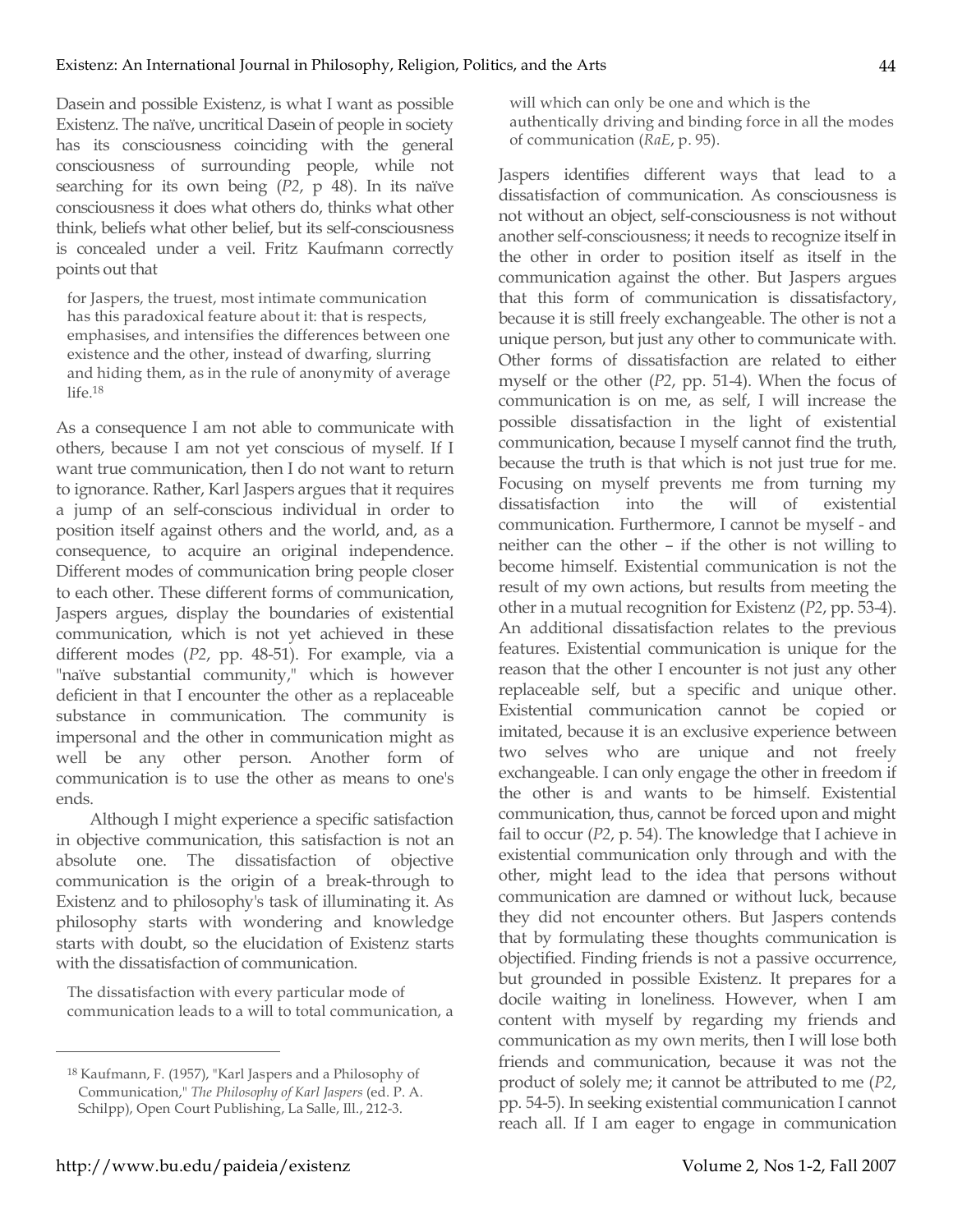with everyone I encounter, then I fall back in superficiality.

Against the tendency of human beings to fall back in self-satisfaction, against the contentment of the knowledge of the consciousness-as-such, against the will of the individual, against the tradition, philosophy wants to illuminate (*erhellen*) the freedom by which communication seizes upon being. Philosophy seeks elucidation of existential communication against the threats of solipsism and the universalism of Dasein (*P2*, pp. 56-66). Philosophy calls upon me to open myself up for a communicative bond. If I come to myself, then, in this communication, we find both being-self and beingwith-the-other. When I am not independent as an individual, then I will lose myself to the other and the communication ceases to be. And, when I isolate myself from the other, then communication becomes empty. Communication takes place between pairs that unite themselves, but at the same time they must remain two. They come to each other from their loneliness and know their loneliness only because they are in communication. I cannot be self without engaging in communication, but cannot engage in communication without being lonely. In the removal of loneliness by communication a new loneliness is created that cannot disappear without the fact that I self cease to be a condition for communication. If I stay in the loneliness of Dasein then I become an empty self. However, if there is unrest in the Dasein of the self, there is room for possible Existenz. Real community is that what is able to unite all. The philosophical truth considers all people as the possible other (*P2*, pp. 56-8).

In real communication I become open (*offenbar*) with the other (*P2*, p. 58). This openness is at the same time the realization of self. The will to become open totally risks itself in the communication, in which I only can realize myself. I give all up, because I know I will achieve my own Existenz. In short, in becoming open, in my openness, I will lose myself as Dasein to win myself as possible Existenz. The process of openness is not an isolated process that concerns just me, but needs the other. This process, Jaspers argues (*P2*, p. 59), is a struggle; "a unique struggle, combative and loving at once." As love this communication is not blind love, but a struggling love that illuminates, because it questions, demands and so on. Contrary to the struggle of Dasein, which is fought with arms of deceit and tricks, the struggle for Existenz is about openness, shaking off of power, and about the being-self of me and the other. This struggle should therefore not be understood as a

battle against each other, but as a mutual struggle for truth that takes place on a equal level and with complete confidence. In the existential, struggling communication I put everything to the other's disposal. Insofar as being-self is established through communication, neither I nor the other is a fixed substance of being that brings about communication. The becoming of being-self in communication appears as a creation ex nihilo resulting from a joint struggle. Love, as a substance of this process, is still not the communication, but its source through which it is illuminated (*P2*, p. 60). You and I, separated in Dasein, are one in transcendence, in its establishment through a struggling communication. Love, which is the substantial origin of being-self in communication, is able to bring about being-self as the movement of her own disclosure, but is not its fulfillment, which, as Jaspers states (*P2*, pp. 64-6), is a jump form the incomprehensible to the unthinkable. Factors that hinder communications cannot be love.

While communication in Dasein is a process and not the end, it is conscious of its deficiencies (*P2*, pp. 66- 73). A first deficiency that might occur is the experience of default in communication. Although I experience closeness and nearness of others in Dasein, I still might be aware of the distance that stands between me and the other. In this status quo of communication I keep waiting not wanting to be disappointed. This is a possible communication, but not an illuminated or existential communication. In the grief of these situations there might be a longing for real communication, but the words, the deeds, and the truth are not present (*P2*, pp. 66-7). Another deficiency is silence<sup>19</sup>when it takes the form of inaction as it stops the process of communication in Dasein. Being silent may also be an instance of a lack of expression. Silence then, does not express anything, because those in communication do not experience anything (*P2*, pp. 67- 9). The determination of people as reasonable beings (*Vernunftwesen*) who take value as an objective basis for

<sup>19</sup> Note that Jaspers also states that in existential communication being silent is a modus of communication. This being silent is however substantially different from being silent as a form of inaction and lack of expression. Being silent in existential communication is not an empty silence, but a recognition of the pain and guilt I experience when communicating with the other. Existential communication is not about words, real communication is something more than the exchange of words; people must also be able to remain silent (*P2*, p. 67-9).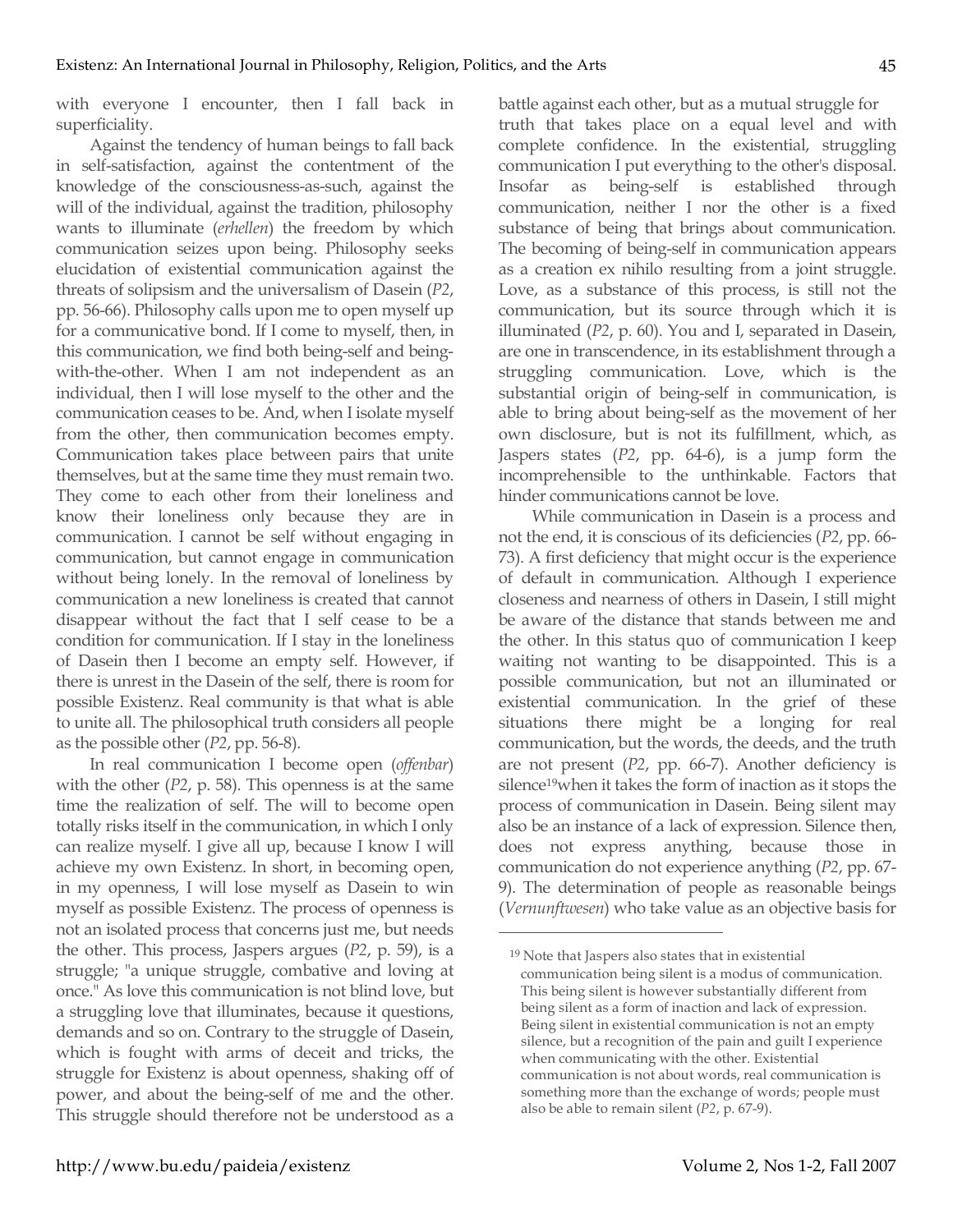knowledge and belief is a further deficiency, because there is no objective certainty for existence. Communication puts certainty into question and the will to become open dares to question that what is considered as certainty, without me being sure whether or not and how I will win myself. This attempt might fail, but is part of the process. Jaspers, lastly, mentions loneliness<sup>20</sup> which might become a deficiency if it takes the form of a lack of communicative binding to the other (*P2*, pp. 72-3).

As communication is becoming self with the other, so its rupture or damage (*Abbruch*) is the original threat of a failed Existenz.21 Communication is not existential if I am not aware of the danger of rupture. I should not hide but expose myself to grab hold of the possibility; otherwise I fall back into Dasein. I should not fear communication and release myself from the façade of myself that covers me from the danger of openness. In fear is the power of Dasein (*Eigendasein*), namely the interests in material goods, power, pleasure; factors that seek to isolate the self from others. Only when I stop the opposition of my own Dasein, e.g. the tendency towards money, I leave behind the world. Material goods are considered as a recognition of reality, ordering, and compromises, but at the highpoint the sacrifice takes place and the possibility of Existenz is looming. My own Dasein is the ground for the rupture of communication, but as a condition of Dasein also a condition of communication. A feature of my own Dasein is that I compare myself with myself and with what I am for others. In the struggle for existential communication this tendency of comparing my own Dasein, which faces the threats of different sorts of ruptures, is put aside, because as Existenz I can only be myself. It is existentially impossible to be or to want to be someone else than I am. If rupture takes place then there is guilt. If I withdraw or rupture the possibility of openness (*Offenbarkeit*) then I experience guilt of the loss of this existential possibility. A damage, once occurred, cannot be repaired, because the possibility was here and now in this specific situation. How

 $\overline{a}$ 

definite and existential the rupture might be, the possibility for the future still exists.

There is a variety of ruptures, but Jaspers discerns some forms of the break. <sup>22</sup> One feature of rupture includes the resistance of communication. When I say that I cannot be changed or that people should take me as I am, I am not a free being and I am not seeking communication. Every onset for communication is perceived as the only possible communication by a rigid and fixed Dasein. Before communication even starts out, it is already damaged. Moreover, rupture might take the form of avoidance, when I fear Existenz and leave all choices to those who are held to be experts in particular spheres of life, such as doctors, teachers etc. Jaspers argues that true communication demands the engagement in all spheres of life, even if this includes failure and pain. The inevitable distress of Dasein also evokes damage to communication if it results in using the other as a means to my ends. In relation to the latter remarks, communication is being harmed if people are not willing to question themselves and their beliefs and if they are not prepared to be convinced in discussions with others. Hence, communication is impossible for people living in a fixed objectivity. They are inaccessible and do not want to communicate, engage in a true conversation, and relate to what others say. They are only capable of impersonal chatting and putting forward their rigid dogmas. People with a rational fixed morality, who are more eager to judge and demand, but less to act, do not live an original life, but compellingly ground their principles that they apply in every circumstance. These people are not able to engage in communication. Moreover, Jaspers mentions people's pride hindering communication in that it does not seek true communication in solidarity as it tries to conquer the world to make it its own. Kaufmann<sup>23</sup> summarizes Jaspers' account of defective modes of communication, which include insincerity, deceit and lying, "pseudocommunication" arising from shyness, fear, suspicion, prejudice, self-centeredness, and will and continually idle talk.

In the social and psychological reality, situations will appear that open up possibilities for an encounter in existential communication (*P2*, p. 82). In the encounter I approach the other in the different roles that I may occupy, such as master or slave, parent or child, boss or

<sup>20</sup> In Jaspers' philosophy of communication the concept of loneliness not only denotes a deficiency, but also paradoxically forms a integral part of the process of seeking existential communication. The experience of loneliness drives me towards a real communication bond, in which I and the other recognize our being lonely (*P2*, 56-8, 71-3).

<sup>21</sup> Jaspers (1932/1973) op. cit., p. 73-82.

<sup>22</sup> Jaspers (1932/1973) op. cit., p. 78-81.

<sup>23</sup> Kaufman (1957) op. cit., p. 214-6.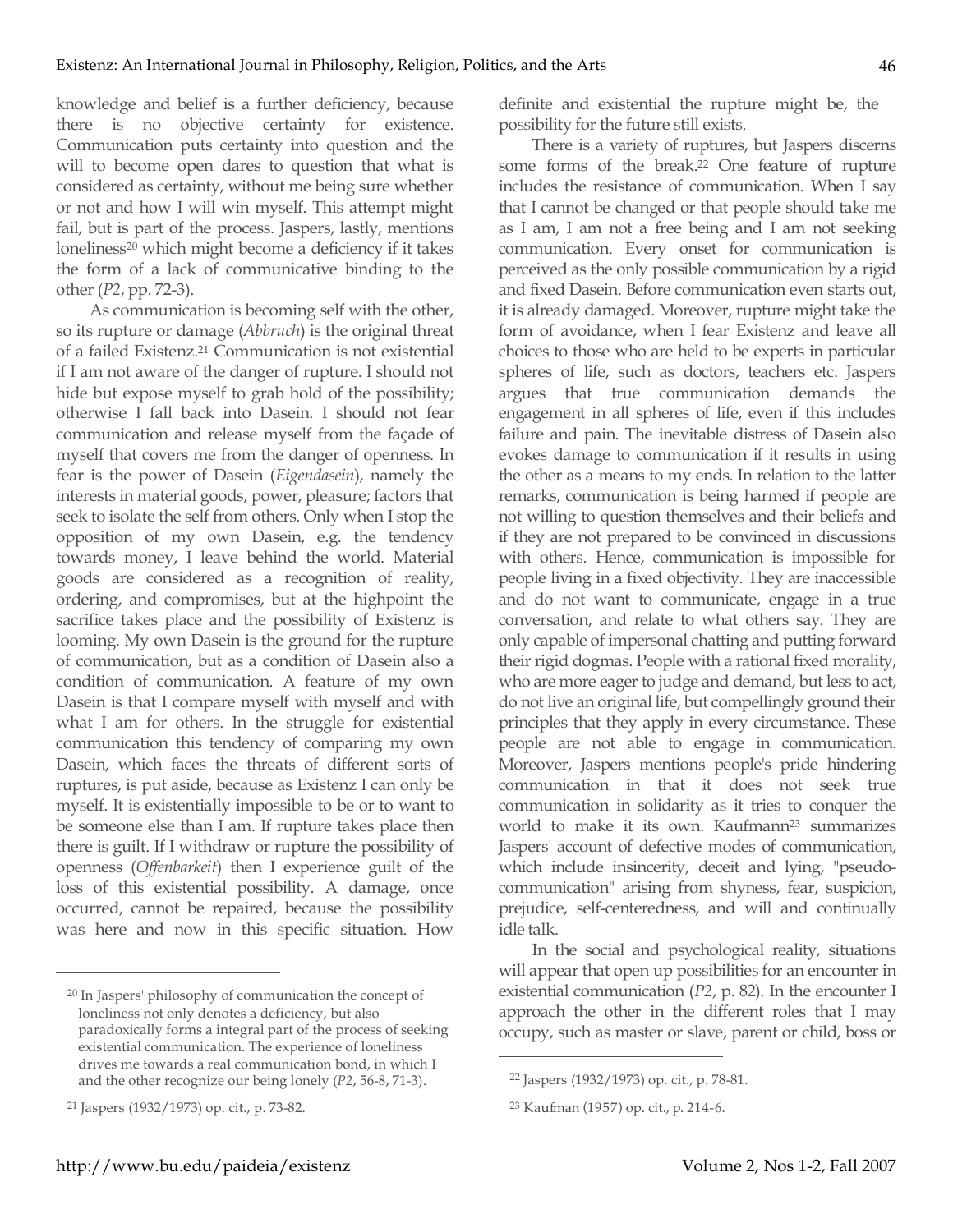employee, or as beloved one. Contrary to the ordering in the empirical Dasein according to merit, wit, and education, the ordering in Existenz is not to be known. Despite the different orderings of people, existential communication demands an encounter of people at an equal level (*P2*, pp. 82-4). In society, people form social groups, and interactions within these groups are a condition for Dasein. Its many forms are also necessary for existential communication in that uncountable contacts, free of obligations, carry opportunities for real communication that surpass communication in Dasein. Not every encounter will lead to existential communication and therefore, Jaspers argues (*P2*, pp. 84- 6), social groups and social encounters form a safety net for those unable to engage in existential communication. All communication, even existential communication, is part of these groups, which are historically determined and, although they might change over time, are handed over from generation to generation. In short, social encounters remain within Dasein, but existential communication goes beyond what social groups can produce (*P2*, pp. 86-8).

## **Jaspers and Technology**

The question to address is whether and to what extent Jaspers' philosophy of communication presents fruitful insights for the debate on CMC and especially Dreyfus' criticism. By discussing the relevance of Jaspers for this debate his philosophy of technology is not to be ignored, because his later philosophy of technology makes available a connection between his account of communication and CMC. Jaspers' philosophy of technology is characterized by two periods; the early period focusing on the demonism of technology and the later on the neutrality of technology. His early philosophy of technology, as voiced in *Die geistige Situation der Zeit*<sup>24</sup> might be summarized, according to Peter-Paul Verbeek, as the suffocation of human existence by technology.25 Technological developments as of the Industrial Revolution have significantly changed the human condition. The fact that the number of people dramatically increased, made human life dependent on technology. Society, accordingly, had to be structured as to facilitate this development, resulting in social organizations and bureaucracy (*MMA*, pp. 33-7, 51-2). Jaspers argues that this dependency on technology keeps society in its power and turns it into an apparatus in which everything is appraised for its value as a function in the apparatus. This even includes human beings, who might, as a consequence of their functionality for society, dissolve as an individual and see their possibility of becoming self threatened (*MMA*, pp. 41, 52-4). Jaspers considered technology as a demon, as an independent artifact, developed by humans, but eventually turning against them. Technology is like a demon, because once you call for it, it does not go away. The demonism of technology has resulted in what Jaspers called the "rule of the mass," the massification of existence, in which people are alienated from their possible Existenz and deprived of the possibility to exist as a unique person by standardization of thoughts and action.

In *The Origin and Goal of History*<sup>26</sup> and *The Atom Bomb and the Future of Man*<sup>27</sup> Jaspers displays a less negative and more ambivalent view on technology according to which he tries to explain the threatening character of technology and how this can be mastered. The later Jaspers nuances his early views on technology in that he still admits that technology is a demon, but this demon should not be considered as an intrinsic feature of technology. Rather, technology has become a demon because of the way it is used by people and the subsequent transformation of people into a part of the machine.28 Technology has extended its scope over all spheres of life, from science to healthcare to organizations. People themselves become resources and a means for technology, without being aware of it (*OGH*, p. 123). But at the same time Jaspers acknowledges that technology both brings dangers and chances. The demonism of technology can only be countered by penetrating technology (*durchschauen*).

 $\overline{a}$ 

<sup>24</sup> Jaspers , K. (1957) *Man in the Modern Age* (Translated by E. and C. Paul), Doubleday & Company, Inc., Garden City, New York. [Henceforth cited as *MMA*.]

<sup>25</sup> Verbeek, P.-P. (2000), *De daadkracht der dingen. Over techniek, filosofie en vormgeving*, Boom, Amsterdam. (Translated by R.P. Crease, *What Things Do. Philosophical Reflections on Technology, Agency, and Design*, Penn State University Press, University Park, PA, 2005), p. 27.

<sup>26</sup> Jaspers, K. (1957) *The Origin and Goal of History* (Translated by M. Bullock), Yale University Press, New Haven. [Henceforth cited as *OGH*.]

<sup>27</sup> Jaspers, K. (1963) *The Atom Bomb and the Future of Man* (Translated by E. Ashton), The University of Chicago Press, Chicago. [Henceforth cited as *AFM*.]

<sup>28</sup> *OGH*, p. 122; Verbeek (2000) op. cit., p. 52.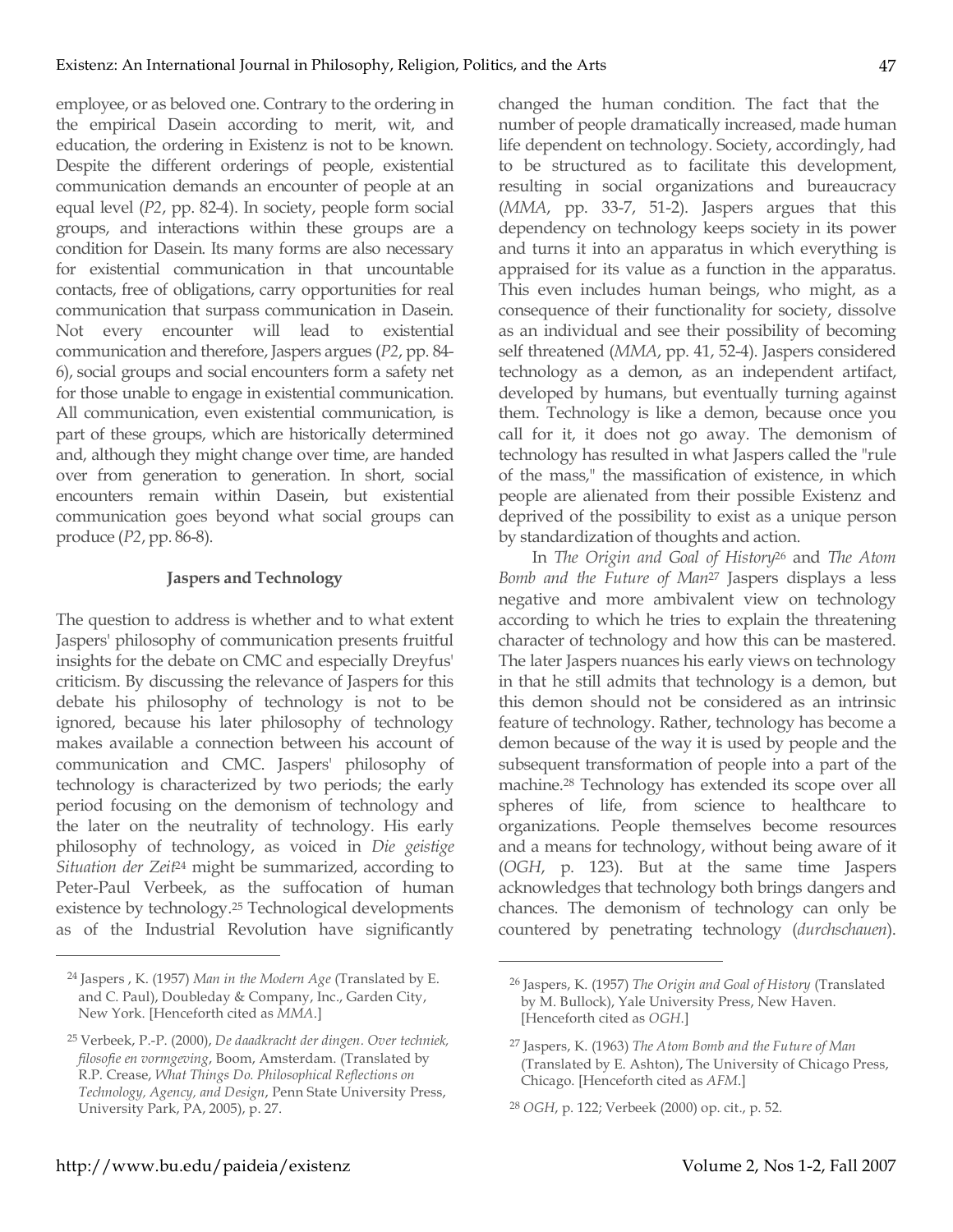The fate of mankind depends on the way it masters the consequences of technology (*OGH*, p. 124; *AFM*, p. 290). Therefore, Jaspers advocates that technology is a task, because

technology is only a means, in itself neither good nor evil. Everything depends upon what man makes of it, for what it serves him, under what conditions he places it (*AFM*, p. 192).

In the end, the neutrality makes people responsible for how they employ technology.

Technology should be viewed as neutral<sup>29</sup> in that it is no more than a means to human ends; technology itself can not set any ends. Technology is in itself neither good nor evil, but can be used for good and bad by human beings (*OGH*, p. 115). Central to his new analysis of technology is a focus on the limits of technology. How one evaluates technology depends on what one expects of it. A clear appraisal of technology presupposes clarity with regard to the limits of technology. These limits consist in the incontrollable presuppositions of all technological realizations (*OGH*, p. 118), which are not apt for technological control, because it is dependent on them. The most important limit is that technology is constrained by the fact that it is a means and in need of mastery.30 Technology serves different needs in human existence, notably the relieve of human existence. The limit of technology is that it remains a means; technology itself has no goals and neither is a goal itself (*OGH*, p. 119). Technology does not contain any internal direction, neither towards the fulfillment of human existence nor towards the despise

of technology (*OGH*, pp. 114-5). As a result of its neutrality it is in need of mastery (*Führung*). The mastery cannot be found in technology itself, but needs to be sought in a conscious ethos, while asking ourselves "what do we want with technology?" (*OGH*, p. 119).

Jaspers' new perspective not only opens up possibilities to criticize technology but also to stress the favorable aspects of technology, e.g. new human possibilities of Dasein in the world. Among the chances that are opened up, the chances of a wider perspective and a new consciousness of world are important for our analysis. Jaspers mentions the development of transportation as a positive product of technology, because it enables people in a kind of omnipresence to enjoy other places that were not at hand in the past. Moreover, the developments in the field of music and film allow people to reminisce past times as an enrichment of life. Another influence is that a new consciousness of the world has been established, as "we visualize the globe and it is filled with the daily news that comes to us from all parts of it" (*OGH*, p. 117; (*AFM*, pp. 67, 194).

To sum up, in his later philosophy of technology Jaspers opens up the possibility of assigning technology the credits for offering human beings chances, such as radio and transportation. This is not an unrestricted appraisal of technology, but he surely has abandoned his techno-pessimistic views of his earlier work. He warns us to be suspicious of modern technology not because its progress brings evil inherently, but because the people who develop and use it can turn it into evil. Technology is no longer a fate, but a task of human beings.

## **Jaspers' Significance For Computer-Mediated Communication – Mitigating Dreyfus**

For obvious reasons Jaspers did not address the question of CMC, as he died in 1969; Internet and CMC did not exist. Still, what might be the import of Jaspers' philosophy of technology and communication for discussions on CMC? I am convinced that Jaspers' philosophy of technology and communication might provide a framework for reflection upon CMC. In the following I will articulate some preliminary ideas with regard to CMC.

I believe Jaspers to offer a fully fledged framework that is less pessimistic than Dreyfus' account of Internet and CMC, although Jaspers also expresses serious

<sup>&</sup>lt;sup>29</sup> The claim of technology being neutral is not as common in the philosophy of technology, e.g. because technology accomplishes more than the fulfillment of some goal it is related to. It also shapes the context in which it is applied, because it plays a role in human actions and (re)shapes the relation between human beings and their environment. However, for Jaspers neutrality is not applied to specific technologies, but to technique; the question is not whether specific technologies are means to an end, but whereto people have something like technique. Technique is neutral in the sense that technology developments cannot direct itself in a certain direction. The sovereignty of human beings is not limited to technological artifacts, but to *the* technique (Verbeek, 2000, op. cit., p. 56).

<sup>30</sup> Other limits, which are for the analysis less important include e.g. that technology is limited with regard to the mechanical, the lifeless, the universal, the materials, and humans. For a more detailed descriptions of these limits see *OGH*, pp. 118-22.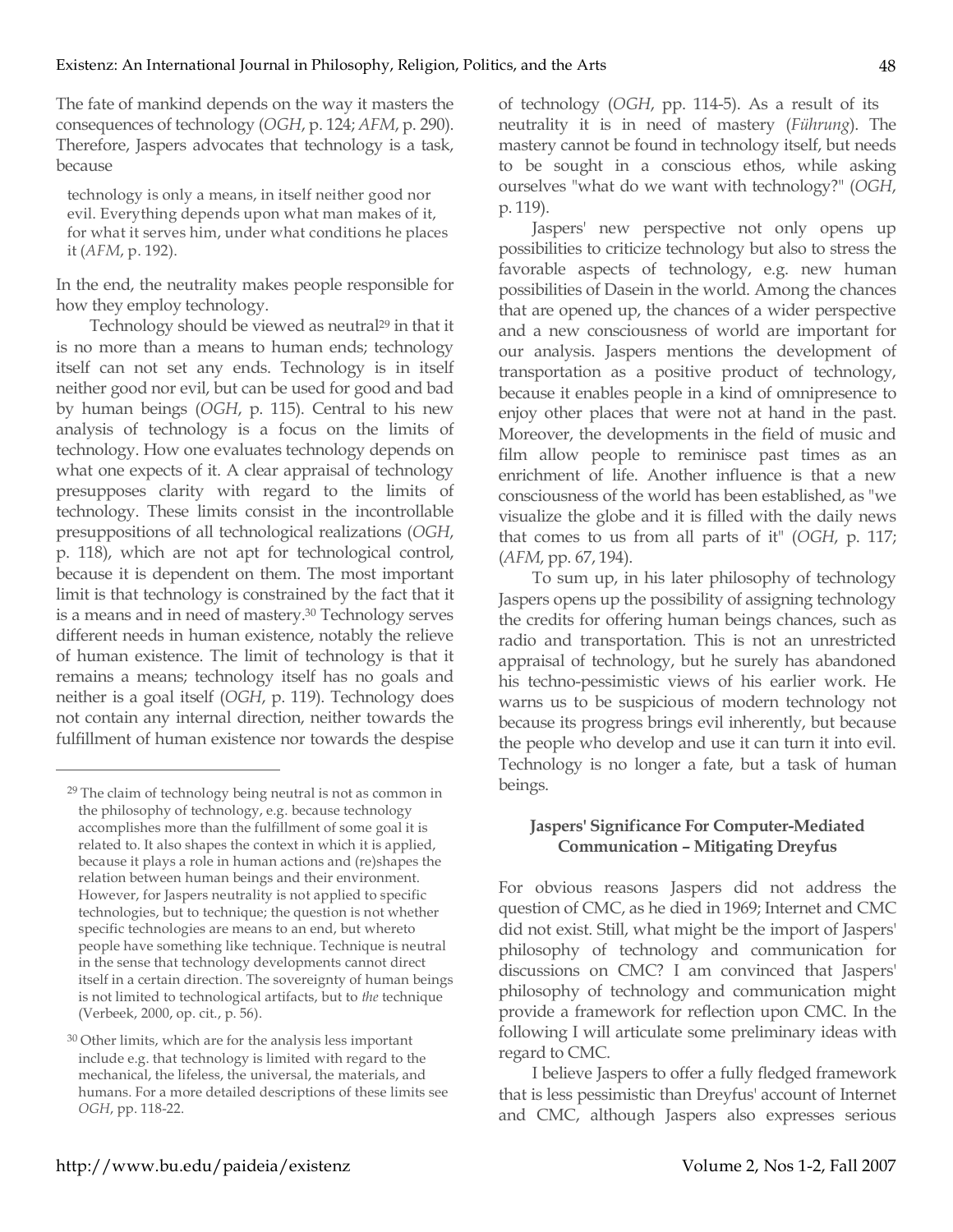warnings pertaining to technology. Jaspers does not advocate an entirely optimistic perspective on technology; he admits that technology involves both dangers and chances. Jaspers wonders whether or not technology-based-communication would lead to a global community of the human spirit, or whether it would provide a basis for mutual rejection, hatred and totalitarian manipulation.31 Philosophers, such as Hanyu<sup>32</sup> and Górniak-Kocikowska<sup>33</sup> stress Jaspers' views to articulate warnings with regard to the information society and CMC. But I wish to imply that their views are too negative a portrayal of Jaspers. I coincide with Walters' remark on Jaspers' appraisal of information technology when he states that the later Jaspers, alongside his remarks on the consequences of technology, was concerned with the wrongful demonization of technology;

the demonism of technology […] is only to be vanquished by following the road that leads to our penetration of it.34

Subsequently, it is up to human beings to control technology development by penetrating, mastering and directing it. Human beings are responsible for what they bring forth and it is therefore, Jaspers argues, a task for human beings to address the question what to do and achieve with technology as the fate of man depends upon the way he masters the consequences of technology. Walters correctly argues that for Jaspers

essential to such mastery is a daily communication that involves both being-oneself and being-with-the-other.35

 $\overline{a}$ 

I recognize in Jaspers the chances that technology might provide; for example. CMC makes available a powerful means of manifesting oneself to the other. Jaspers' suggestion that technology is a means for some other good and not a means itself is helpful for my argument. CMC is not an end in itself and, as a consequence, CMC need not exclusively be regarded as a life in the virtual, as a life on the screen, but as a way of manifesting oneself through the computer and Internet "by what I am myself."

Jaspers provides a framework for communication which is not about communicating as we commonly understand it, but about both being-oneself and beingwith-the-other. This idea of communication provides a basis for people relating to each other through the Internet via CMC. Jaspers differentiates between different forms of communication; the first being objective, the second being existential. Objective communication takes place according to objective schemes in the world between people who meet each other as Dasein, consciousness-as-such or spirit; each modus with its own specific forms and goals of communication. These forms of communication are part and parcel of human beings and constitute the building blocks of daily human interaction. But at the same time, they are deficient and therefore stand outside the realm of existential communication. However, one cannot force upon the other existential communication; it is a possibility that might be realized in concrete historical circumstances. Subsequently, most communication that will take place between people is objective. And Jaspers argues that objective communication is necessary for human beings to at least arrive at the possibility of communication in an existential manner. Hence, we should not only value objective communication as ends in themselves in every day life, but also as necessary conditions for existential communication.

I argue that we might consider CMC as a technology that sets the conditions and makes available the possibilities and situations for existential communication. CMC is a powerful way to manifest oneself to the other. It is, compared to existential communication, a deficient mode, but the existence of lesser modes is necessary and constitutive for real communication. Without experiencing the deficiencies of objective communication, human beings are not motivated for the search for existential communication and self-realization.

<sup>31</sup> See, for instance, also Walters, G. J. (2003) "Communication and the Third Industrial Revolution: Technology and the End of Work," *Karl Jaspers' Philosophie. Gegenwart und Zukunft* (eds. R. Wisser & L. H. Ehrlich) Königshausen & Neumann, Würzburg, p. 252.

<sup>32</sup> Hanyu, S. (2003), "Jaspers' Existenz-Philosophy in the Information Age," *Karl Jaspers' Philosophie. Gegenwart und Zukunft* (eds. R. Wisser & L.H. Ehrlich) Königshausen & Neumann, Würzburg.

<sup>33</sup> Górniak-Kocikowska K. (2003),"The Relevance of Jaspers' Idea of Communication in the Age of Global Society," *Karl Jaspers' Philosophie. Gegenwart und Zukunft* (eds. R. Wisser & L. H. Ehrlich) Königshausen & Neumann, Würzburg.

<sup>34</sup> Walters (2003) op. cit., p. 262.

<sup>35</sup> Walters (2003) op. cit., p. 263.